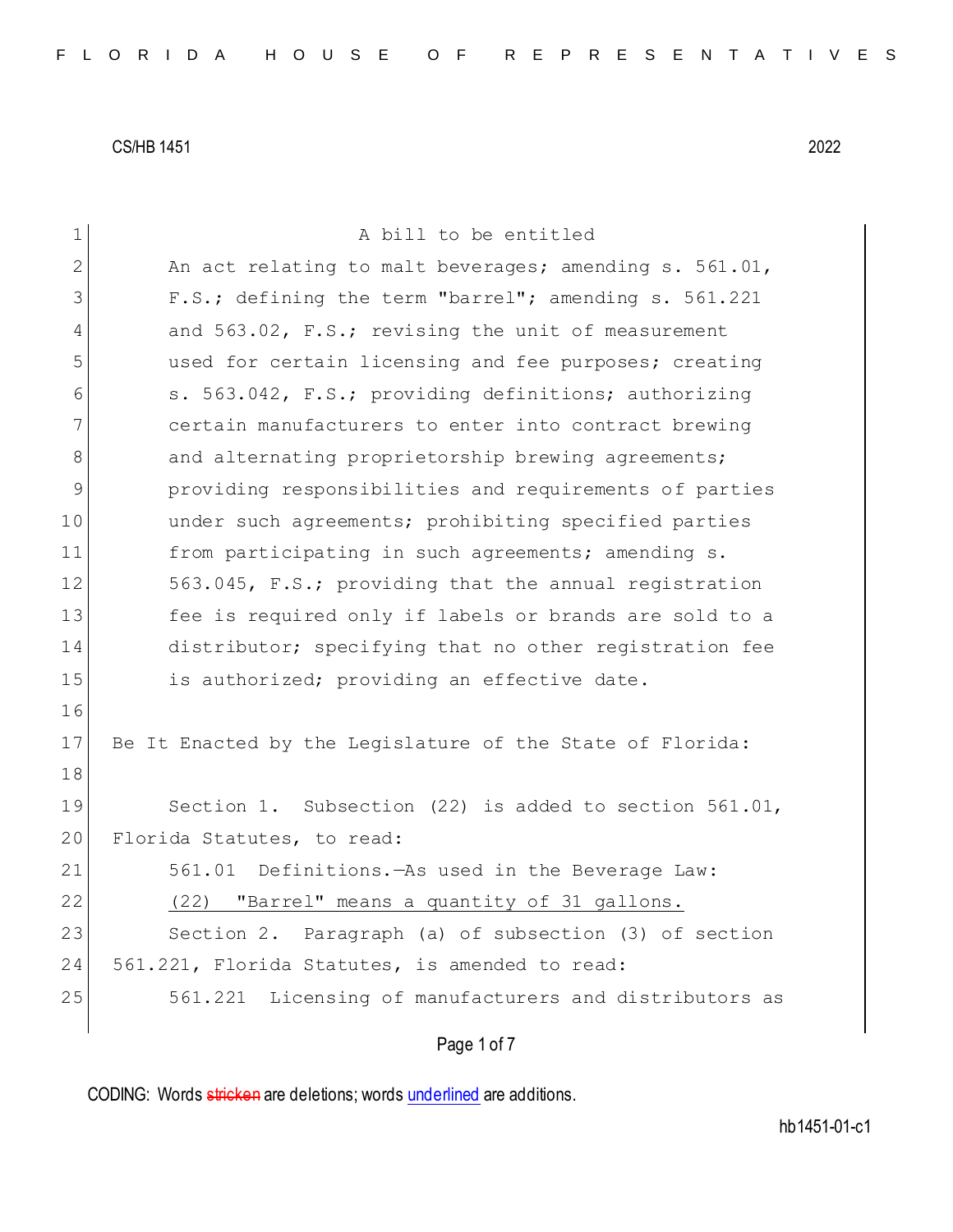26 vendors and of vendors as manufacturers; conditions and 27 limitations.-

 (3)(a) Notwithstanding other provisions of the Beverage Law, any vendor licensed in this state may be licensed as a manufacturer of malt beverages upon a finding by the division 31 that:

32 1. The vendor will be engaged in brewing malt beverages at 33 a single location and in an amount which will not exceed 5,000  $34$  barrels of beer  $10,000$  kegs per year. For purposes of this 35 subsection, the term "keg" means 15.5 gallons.

36 2. The malt beverages so brewed will be sold to consumers 37 for consumption on the vendor's licensed premises or on 38 contiguous licensed premises owned by the vendor.

39 Section 3. Subsection (2) of section 563.02, Florida 40 Statutes, is amended to read:

41 563.02 License fees; vendors; manufacturers and 42 distributors.—

 (2) Each manufacturer engaged in the business of brewing only malt beverages shall pay an annual state license tax of \$3,000 for each plant or branch he or she may operate. However, each manufacturer engaged in the business of brewing less than 47 5,000 barrels 10,000 kegs of malt beverages annually for consumption on the premises pursuant to s. 561.221(3) shall pay an annual state license tax of \$500 for each plant or branch. 50 Section 4. Section 563.042, Florida Statutes, is created

#### Page 2 of 7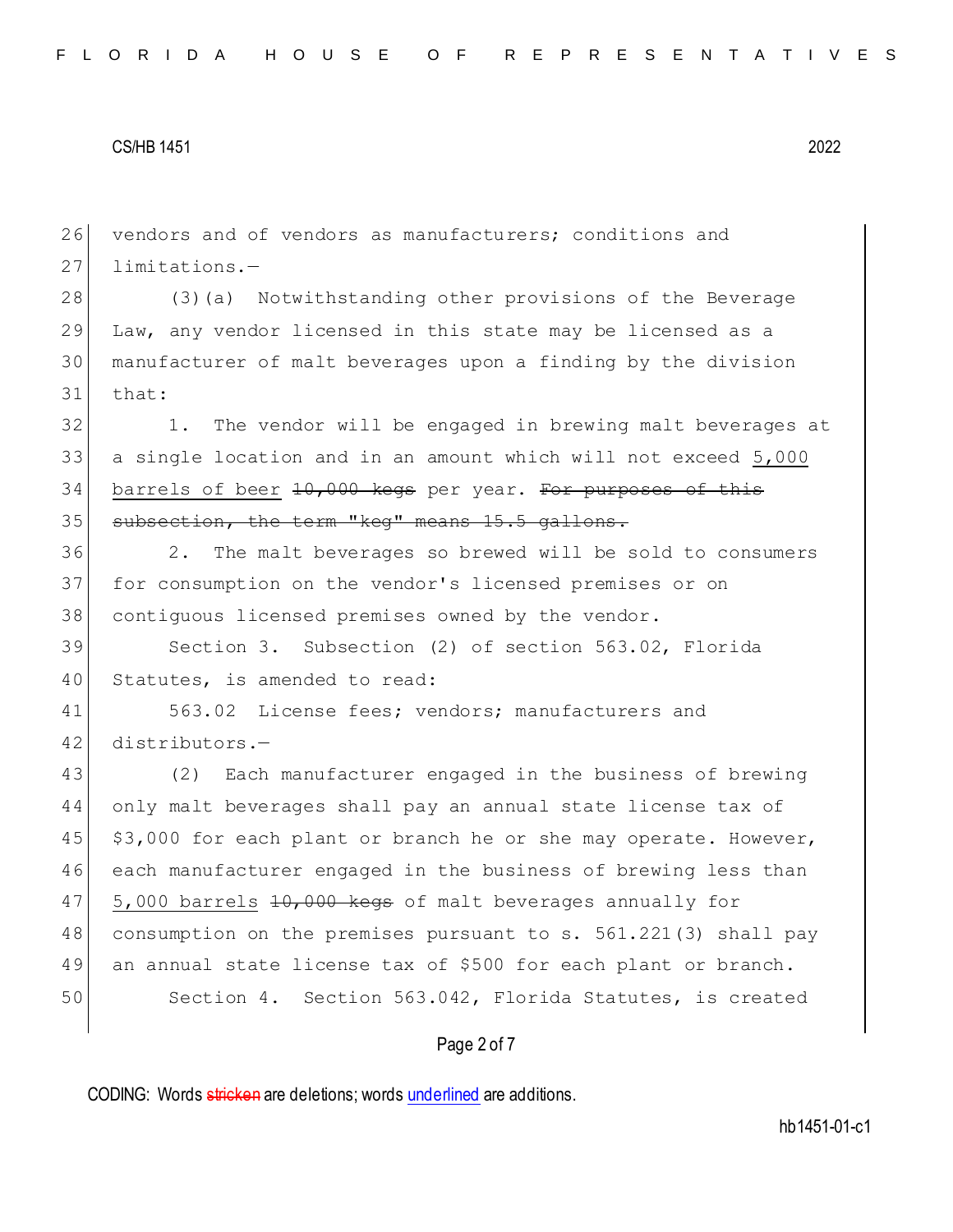| 51 | to read:                                                         |
|----|------------------------------------------------------------------|
| 52 | 563.042 Contract and Alternating Proprietorship Brewing.-        |
| 53 | As used in this section the term:<br>(1)                         |
| 54 | (a) "Alternating proprietorship brewing" means an                |
| 55 | agreement between a guest brewer and host brewer wherein the     |
| 56 | quest brewer manufactures malt beverages on the host brewer's    |
| 57 | licensed premises.                                               |
| 58 | (b) "Contract brewer" means a licensed manufacturer of           |
| 59 | malt beverages who brews malt beverages on its licensed premises |
| 60 | for a contracting brewer.                                        |
| 61 | (c) "Contract brewing" means an agreement wherein a              |
| 62 | contracting brewer pays a contract brewer to produce malt        |
| 63 | beverages.                                                       |
| 64 | "Contracting brewer" means a licensed manufacturer of<br>(d)     |
| 65 | malt beverages who contracts for the services of a contract      |
| 66 | brewer.                                                          |
| 67 | "Guest brewer" means a licensed manufacturer of malt<br>(e)      |
| 68 | beverages who brews malt beverages at a host brewer's licensed   |
| 69 | premises.                                                        |
| 70 | (f) "Host brewer" means a licensed manufacturer of malt          |
| 71 | beverages who allows a quest brewer to brew malt beverages on    |
| 72 | the manufacturer's licensed premises.                            |
| 73 | (2)<br>The contract brewer:                                      |
| 74 | May enter into multiple contract brewing agreements<br>(a)       |
| 75 | for the purpose of manufacturing malt beverages.                 |
|    | Page 3 of 7                                                      |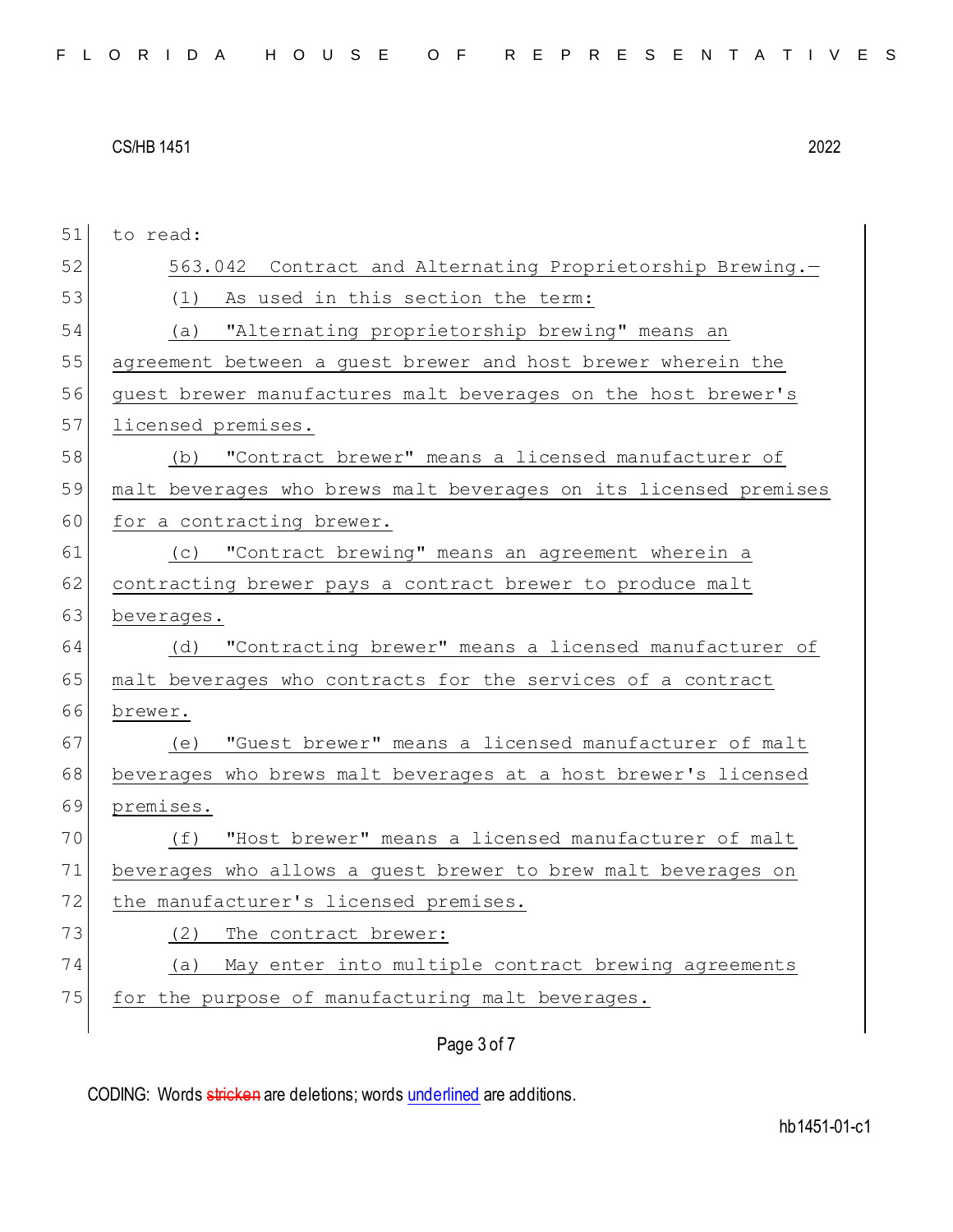| 76  | Shall comply with all applicable federal and state<br>(b)        |
|-----|------------------------------------------------------------------|
| 77  | laws, including labeling laws.                                   |
| 78  | (c) Shall pay all federal and state taxes on malt                |
| 79  | beverages manufactured pursuant to this section upon removal of  |
| 80  | the malt beverages from its licensed premises.                   |
| 81  | Retains title to malt beverages produced under a<br>(d)          |
| 82  | contract brewing agreement until such beverages are removed from |
| 83  | its licensed premises.                                           |
| 84  | (e) Shall ensure that the contracting brewer's malt              |
| 85  | beverages remain separate and identifiable from all other malt   |
| 86  | beverages at all times.                                          |
| 87  | (f) Notwithstanding any other provision of the Beverage          |
| 88  | Law, may transfer malt beverages to the contracting brewer in an |
| 89  | amount up to the yearly production amount of the contracting     |
| 90  | brewer's facility.                                               |
| 91  | (g) Shall report to the division by the 10th day of each         |
| 92  | month the volume of each label of malt beverages manufactured on |
| 93  | its licensed premises under the contract brewing agreement.      |
| 94  | (3) The contracting brewer:                                      |
| 95  | (a) May only engage in the manufacture of malt beverages         |
| 96  | on its duly licensed premises and on the licensed premises of a  |
| 97  | contract brewer disclosed under paragraph (4) (a).               |
| 98  | Shall report to the division by the 10th day of each<br>(b)      |
| 99  | month the volume of each label of malt beverages manufactured on |
| 100 | the licensed premises of the contract brewer under the contract  |
|     |                                                                  |

### Page 4 of 7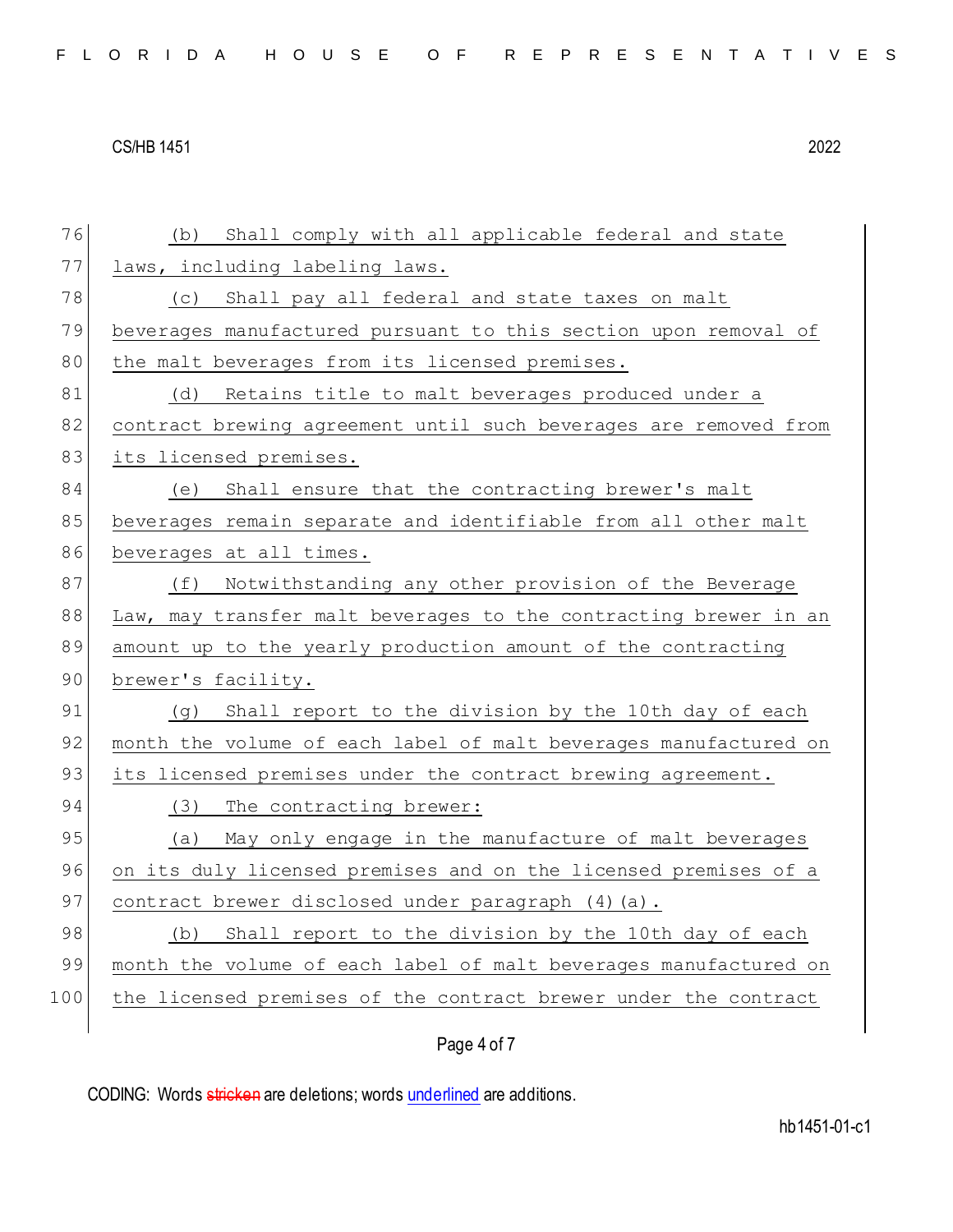| 101 | brewing agreement.                                               |
|-----|------------------------------------------------------------------|
| 102 | The contract brewer and contracting brewer:<br>(4)               |
| 103 | Must, before engaging in contract brewing, notify the<br>(a)     |
| 104 | division, on forms provided by the division, of their intent to  |
| 105 | operate as a contract brewer or contracting brewer and disclose  |
| 106 | the location of the licensed premises where brewing will occur.  |
| 107 | Shall maintain all records required to be kept by<br>(b)         |
| 108 | manufacturers of malt beverages under the Beverage Law.          |
| 109 | Notwithstanding any other provision of the Beverage<br>(C)       |
| 110 | Law, shall comply with $s. 561.221(2)(c)$ .                      |
| 111 | The host brewer shall report to the division by the<br>(5)       |
| 112 | 10th day of each month the volume of each label of malt          |
| 113 | beverages manufactured on its licensed premises under the        |
| 114 | alternating proprietorship brewing agreement.                    |
| 115 | (6)<br>The quest brewer:                                         |
| 116 | Shall comply with all applicable federal and state<br>(a)        |
| 117 | laws, including labeling laws.                                   |
| 118 | Shall pay all federal and state taxes on malt<br>(b)             |
| 119 | beverages manufactured pursuant to this section upon removal of  |
| 120 | the malt beverages from the host brewer's licensed premises.     |
| 121 | Retains title to malt beverages manufactured under an<br>(C)     |
| 122 | alternating proprietorship brewing agreement.                    |
| 123 | Shall report to the division by the 10th day of each<br>(d)      |
| 124 | month the volume of each label of malt beverages manufactured at |
| 125 | each licensed premises under each alternating proprietorship     |
|     |                                                                  |

## Page 5 of 7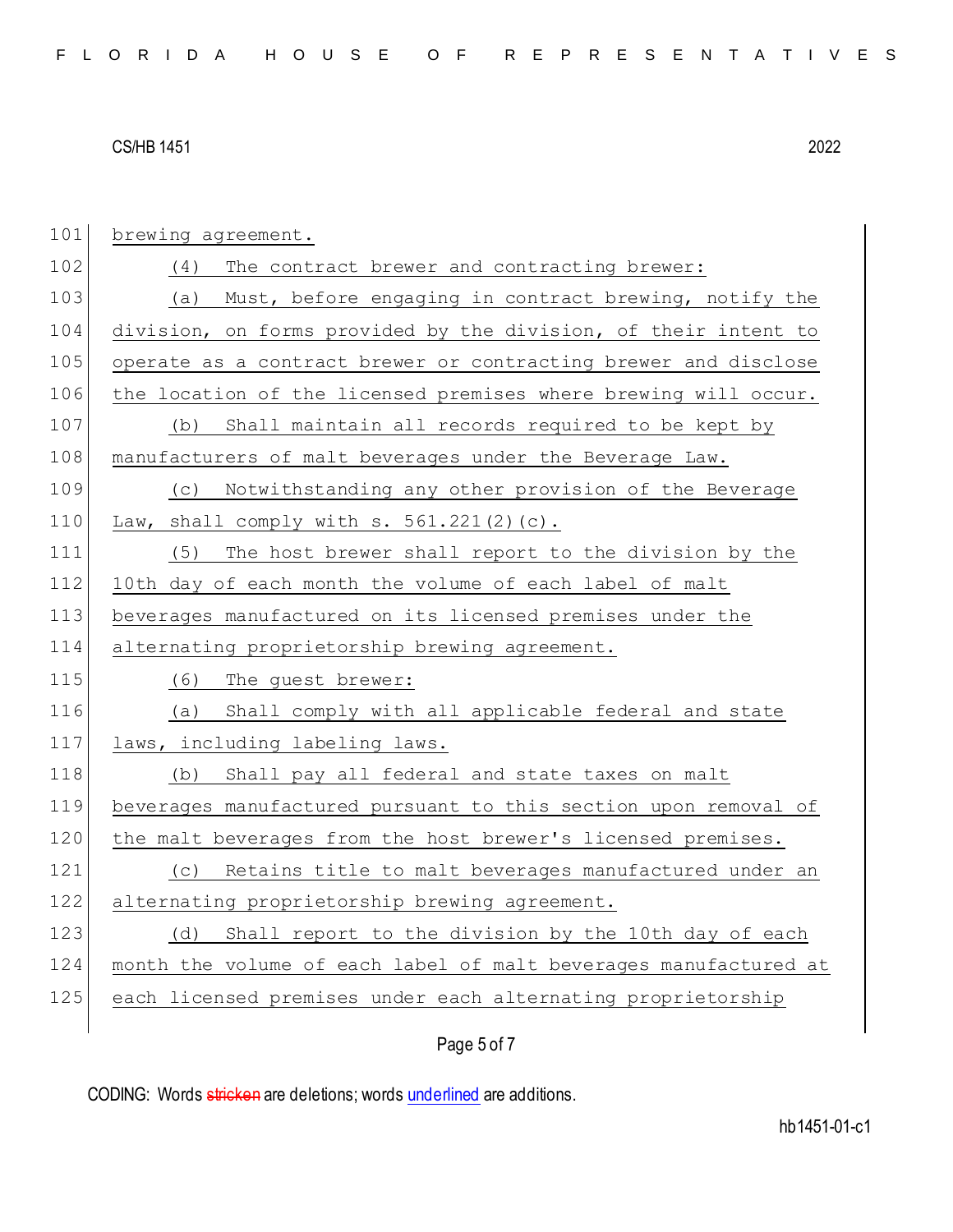| 126 | brewing agreement.                                            |
|-----|---------------------------------------------------------------|
| 127 | (7) Before engaging in alternating proprietorship brewing,    |
| 128 | the host brewer and guest brewer:                             |
| 129 | Must each qualify as a brewer with the Alcohol and<br>(a)     |
| 130 | Tobacco Tax and Trade Bureau under the U.S. Department of the |
| 131 | Treasury.                                                     |
| 132 | Shall submit to the division, on forms provided by the<br>(b) |
| 133 | division, information identifying:                            |
| 134 | 1. The host brewer.                                           |
| 135 | 2.<br>The guest brewer.                                       |
| 136 | The location where the alternating proprietorship<br>3.       |
| 137 | brewing will take place.                                      |
| 138 | The location where any product brewed pursuant to the<br>4.   |
| 139 | alternating proprietorship brewing agreement will be stored.  |
| 140 | The amount of malt beverages to be produced under the<br>5.   |
| 141 | alternating proprietorship brewing agreement.                 |
| 142 | The timeframe in which the guest brewer will be<br>6.         |
| 143 | manufacturing malt beverages on the host brewer's licensed    |
| 144 | premises.                                                     |
| 145 | Proof of occupancy rights to the host brewer's licensed<br>7. |
| 146 | premises for the duration of the alternating proprietorship   |
| 147 | brewing agreement.                                            |
| 148 | Any other information reasonably deemed necessary by<br>8.    |
| 149 | the division to ensure the health, safety, and welfare of the |
| 150 | public or to ensure that all applicable taxes on the malt     |
|     | Page 6 of 7                                                   |